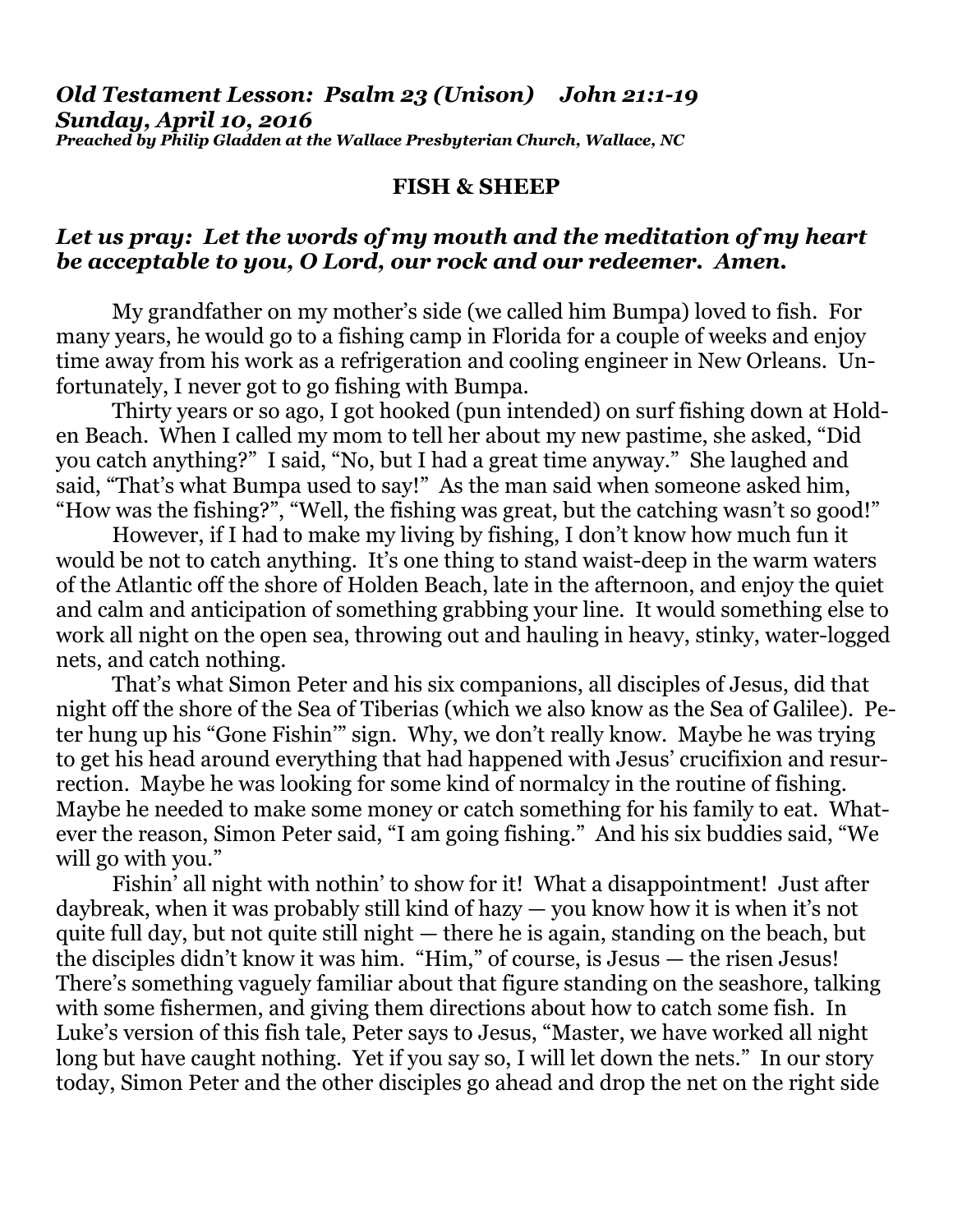of the boat. Amazing! They're not able to haul in the net because of the number of large fish  $-153!$ 

What a catch! The most I ever caught off the beach was maybe 8 or 9, and I considered that a good afternoon of fishing. When our kids were small, we used to camp by the dunes at Holden Beach for a couple of weeks each summer. If I had a good afternoon of fishing, I would go back to the campsite, clean the spots and whiting I had caught, and cook them up, along with some shrimp we bought under the bridge.

 What a treat it must have been for Simon Peter and the other six guys to come in from a long night of fishin' and to be served breakfast on the beach. John 21:12 is one of the most sublime verses in the Bible: "Jesus said to them, 'Come and have breakfast.'" Can you imagine? Jesus himself cooking and serving you breakfast after a long, frustrating, unsuccessful night of fishin'?

 Is there something about this fish story that kind of tickles your brain? Does it sound sort of familiar? The last time Jesus and his disciples were eating by the Sea of Tiberias, Jesus had far fewer fish  $-$  only two  $-$  but there were a lot more people there for dinner  $-$  5000. But Jesus is the gracious host at both meals  $-$  "he took the loaves, and when he had given thanks, he distributed them to those who were seated; so also the fish, as much as they wanted" (John 6:11) and "he came and took the bread and gave it to them, and did the same with the fish" (John 21:13). And just last Sunday, as we came to the Lord's Table for the sacrament of the Lord's Supper, we heard these words, "on the night when he was betrayed he took a loaf of bread, and when he had given thanks, he broke it and said, 'This is my body that is for you. Do this in remembrance of me.'" There is certainly something sacramental going on in this story about a breakfast of bread and fish on the beach.

 But there's something more going on here. Jesus said to them, "Bring some of the fish that you have just caught." Jesus invited Simon Peter and the other guys to contribute to the meal from the abundance that he had provided. Jesus invited them to be part of this new thing on the beach. Our sacrament of the Lord's Supper is also referred to as the Last Supper at which our Lord gave the disciples a new commandment and made a new covenant with them. Someone has referred to this meal on the beach as "the first breakfast," at which our Lord invited and commissioned the disciples to be part of something new.

 But there's also an "elephant on the beach" with Jesus and Simon Peter and the other disciples — that charcoal fire. The last time (and the only other time) we heard about a charcoal fire, Peter was warming himself, alongside the slaves and police in the high priest's courtyard while Jesus was being questioned by the religious authorities. As Peter was standing and warming himself, three times he denied knowing Jesus. Then the rooster crowed.

 How do you suppose Simon Peter and those disciples felt sitting around that charcoal fire there on the beach? Only the beloved disciple (we know him as John) had stayed with Jesus until the end, standing at the foot of the cross with Jesus' mother. All the rest of the disciples had abandoned Jesus in his hour of need, and Peter had denied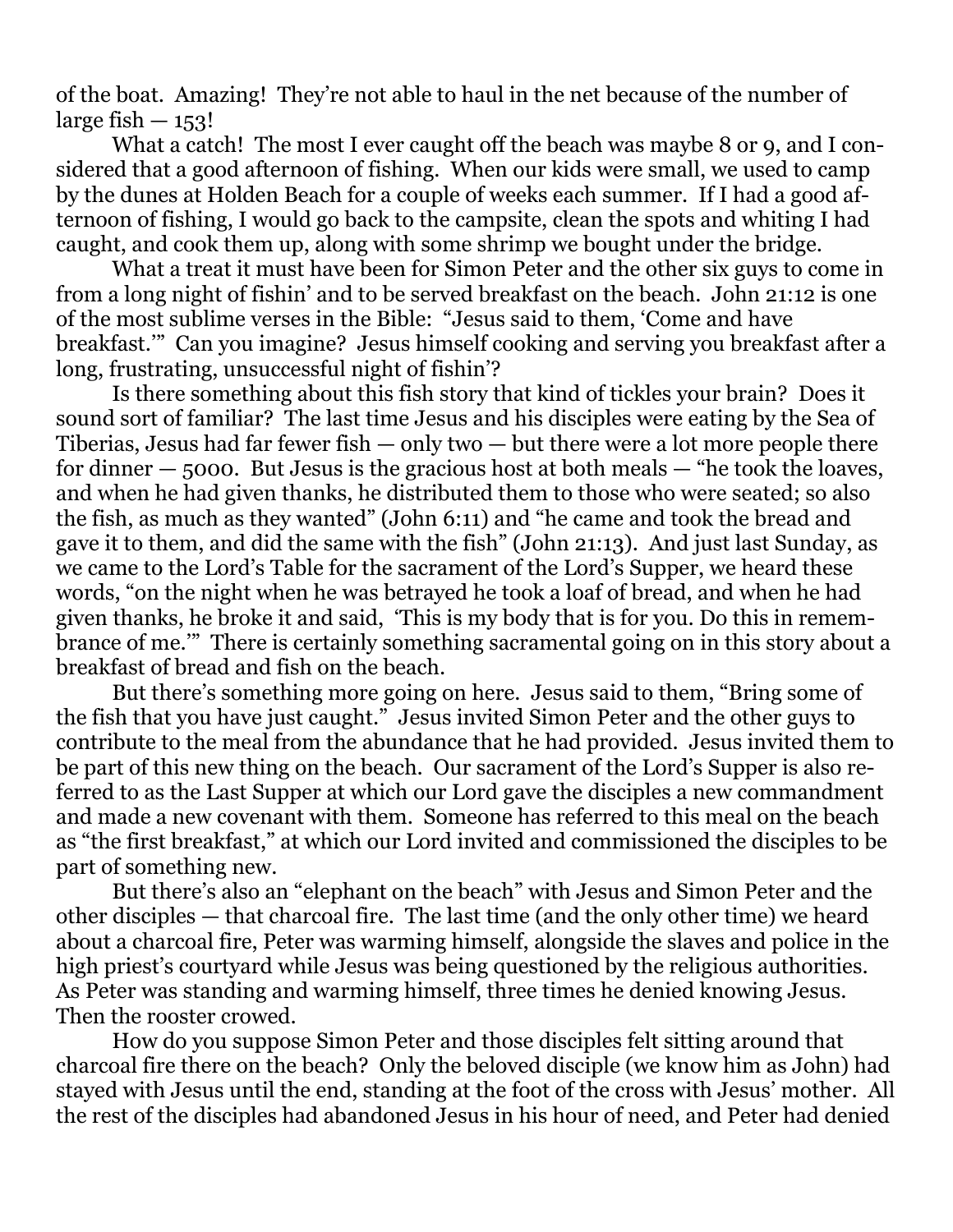him. My guess is Simon Peter and the other guys must have choked down their fish and bread, waiting for the other shoe to drop.

 And then the shoe dropped! Jesus said to Simon Peter, "Simon son of John, do you love me more than these?" Not once — not twice — but three times! "Simon son of John, do you love me?" Three denials — "I don't know the man!" Three questions — "Simon son of John, do you love me?"

 All of a sudden, we're not talking about fish any more, but about sheep! "Yes, Lord, you know that I love you." Jesus said to him, "Feed my lambs. Tend my sheep. Feed my sheep." Then Jesus tells Peter, "Follow me." In Matthew and Mark, Jesus calls the fishermen by the Sea of Tiberias and says to them, "Follow me." But here, in John's story, Jesus commissions (re-commissions) them for the work that is ahead of them, and it's a mix of fishin' for people and feeding the sheep.

 Jean Parks' son, Spencer, who preached here in November, is the director of the Menucah Retreat and Conference Center in Oregon. He and his wife, Sarah, raise different kinds of animals, including sheep. Recently Jean showed me pictures of the newborn lambs Spencer and Sarah had helped deliver.

 This week I e-mailed Spencer and asked him to share with me what he does to "feed the sheep." Here is what he said: "Hi Phil, I'm afraid it's a bit anticlimactic. Feeding the sheep just involves hauling hay, alfalfa, and grain up to their shed and doling it out. We do that twice a day, morning and evening, and then they graze in the pasture the rest of the time. The real challenge is providing good pasture. Sheep growers are really glorified grass growers. The better and more grass you can grow, the less you have to buy and the better the sheep you raise. If I've done things well with the pasture (and I'm still learning at this point) then by this time of year I should be cutting down on the hay I'm feeding and they should be relying more on what they can forage.

 Other sheep activities include giving them vaccinations (we do it ourselves and have become pretty good with a needle and syringe), other meds, vitamins, and other supplements. I shear them once a year (I ended up taking a week long class to learn how to do this....we have the wool spun and plan to sell it in the gift shop at Menucha). As you know we birthed our first sets of lambs in February. Sarah had to actively assist with one ewe otherwise I suspect the ewe and the lambs would have died.

 There are predators we have to worry about...cougars, coyotes, bears and occasionally dogs and humans. We have a guardian dog that take care of this...she's great. On top of that they do injure themselves from time to time and we have to deal with whatever (we've become good buddies with the mobile vet)."

 That sounds like a lot of hard work — kind of like casting out and hauling in heavy fishing nets. But that's what Jesus commissions his disciples to do in his name and on his behalf and with his help — Simon Peter, Thomas called the Twin, Nathanael of Cana in Galilee, the sons of Zebedee, two others of his disciples, you, and me.

 I don't think this fish & sheep story is just for ministers. I think Jesus' command/commission to cast our nets on the right side and to "feed my sheep" is for all of us who want to follow Jesus. In a reflection on this story called "All the Way," Rick